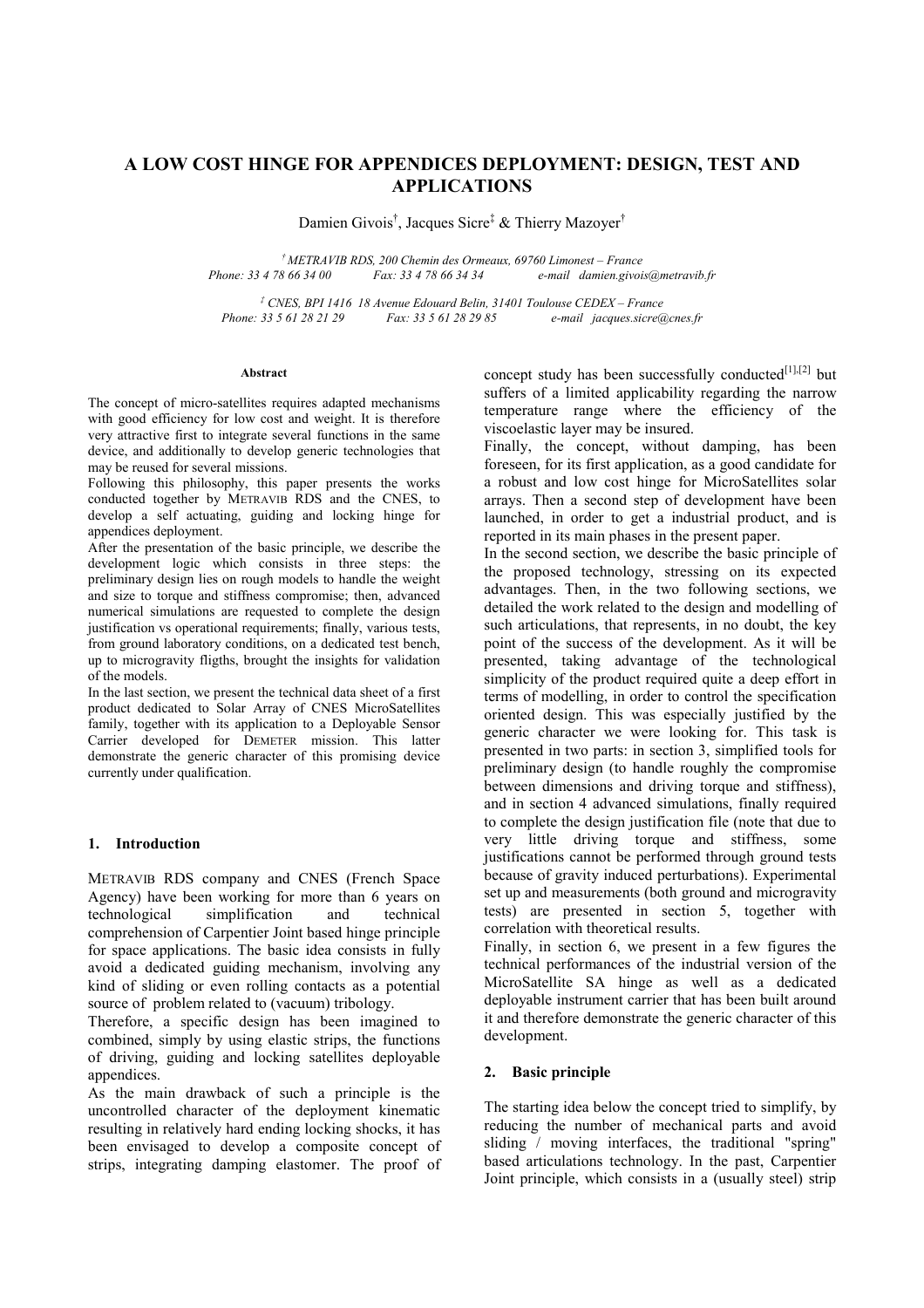with a curved cross section, has already been used for its capacity to combine guiding (anisotropic stiffness), actuating (spring effect) and locking (high stiffness contrast due to post buckling behaviour).

In the present case, a particular arrangement of three Carpentier strips (see figure 1) has been selected to provide a quasi centre - pin guiding behaviour. Compared to a single Carpentier Joint, such a geometry provides a high stability versus twist during opening, and increases both the driving torque and stability after locking (holding torque and forces, and stiffness).

Both the size of the strips (that may be different from the centre to lateral ones), and their relative position in the plane of the bases provide the flexibility to adapt the design to various compromises versus twist stability.

On a technological point of view, as the material of the strips must be highly resistant versus large deformations and induced stresses (special steel) while the base plates must be light and compatible with interfaces (aluminium alloy), it is mandatory to manufacture the articulation in several parts. The assembling procedure consists in clipping and bonding the strips between two semi base plates, with such a design that stress concentration is limited when submitted to both mechanical and thermal loads (differential expansion in strips, bonding layer and base plates). A special care must be taken to insure the final interface positioning which quality is one of the major points of the specification.



**figure 1: Strips arrangement**

#### **3. Preliminary design**

The design of an hinge is mainly governed by the specification of driving torque and the stiffness in open / locked situation. In the case of the presented technology, the calculation of the driving torque through numerical simulations (by finite elements) is of extreme complexity as we will see in the next section. Starting from blank, such an approach is clearly not appropriate to run parametric estimations of the driving torque for various geometry in order to set up a preliminary design. Facing that lack, an analytical model has been built to roughly estimate the driving torque, based on an elastic energy balance-sheet with strong hypothesis on the final deformed shape. The approach has been validated versus measurements on prototypes.

On the other hand, the stiffness in open situation is straight forward to obtain, as a linear elastic behaviour, from finite element modelling. Nevertheless, in order to save time for the design, a tentative of model reduction has been conducted: a finite element (FE) model of the hinge has been widely parameterised in terms of strips length, thickness, width, curvature and relative position to feed a large database of results through FE simulations; from this, well chosen simple interpolation laws can provide correct estimation of the stiffness. Again, the validity of the simplified model has been proven thanks to prototypes experiments.

An example of GUI window of this tool, developed under  $\widehat{MATLAB}^{\otimes}$  is given in figure 2.



## **figure 2: Example of stiffness estimation issue from the model interpolation (simplified model in MATLAB® environment)**

The use of this methodology may be successfully applied in two significantly different families of articulations, to predefine the overall dimension and strips thickness starting from required open stiffness and driving torque. Despite significant discrepancies on this latter parameter, the provisional design may be determined to enter the next step of optimisation that lies on more detailed (and costly) simulations.

### **4. Advanced simulations**

In order to conduct the second step of the design, and to complete the full justification versus requirements, further simulations are requested. As explained before, the three major points to verify are:

> 1. the stiffness in open locked situation which governs the dynamic behaviour in orbital life, together with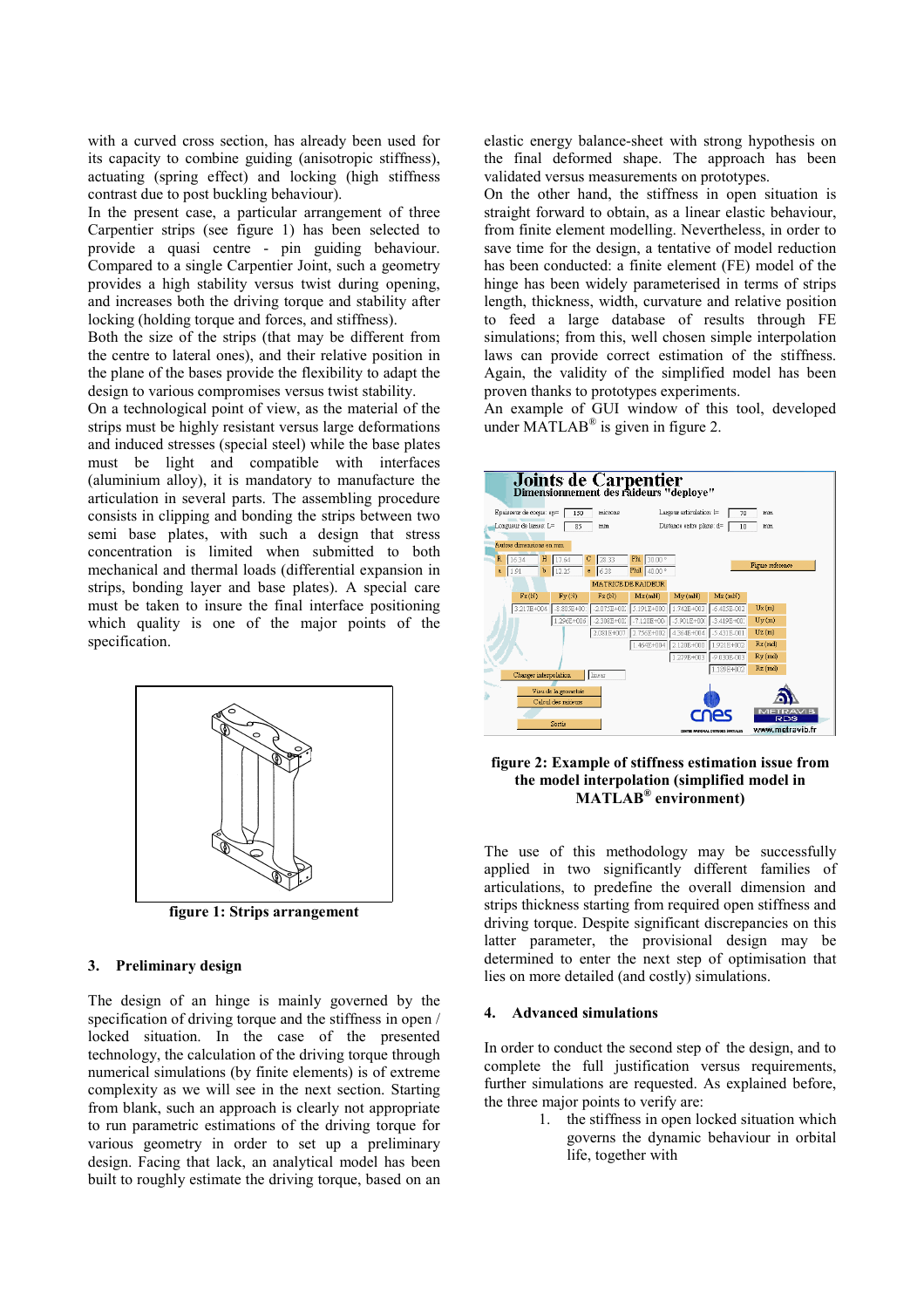- 2. the holding capacity, namely the torque (or lateral force) that the articulation can stand without unlocking, and
- 3. the available driving torque (and even stiffness) during deployment.

All this three points are studied thanks to dedicated FE simulations that were conducted on ANSYS® software (see an example of mesh in figure 3).



**figure 3: Example of FE mesh (articulation + arms)**

## *4.1 Open stiffness*

As already mentioned, the verification of the open stiffness is relatively straight forward as it requires a linear elastic analysis. Nevertheless we may point out the difficulty of providing "elementary" stiffness, direction by direction. Indeed, as the articulation is fully 3D, its behaviour may not be strictly reduced to a centre pin hinge one. In other words, coupling will exist between translations and rotations. For instance, to get the lateral stiffness from a static analysis, looking at displacement induced by a unitary force, we face the problem of a dependency upon the location of the point where the force is applied.

When looking at vibration modes of a system made of the articulation loaded with a mass, the distance between this mass and the articulation base plate (or equivalently the relative distribution of the full inertia matrix terms) is therefore of prime importance. As the requirements are expressed in terms of minimum resonance frequencies under a given inertia matrix, the verification calculations were settled in that sense. An example of the deformed shape of the first mode is given in figure 4.

In case of an almost pure "axis - inertia loading", i.e. with a concentrated mass mounted on a relatively long light arm (which represents most of the practical applications), it is nevertheless possible to reduce the stiffness to a single axial term which is obviously important as an insight to verify compliance for various applications (especially in the context of the development of a generic component).



**figure 4: First modal frequency calculation**

### *4.2 Holding load capacity(unlocking limit)*

The holding load capacity is also determined with the same FE model as used in the previous section, but here by a buckling analysis (critical load).

Again, the remark about the influence of the load application point remains valid.

Additionally, we have stated that the critical load is different in both directions on the hinge (negative angle), due to the unsymmetrical design.

It is important to indicate that the result of these simulations have two applications:

- 1. First, it provides the holding capacity to verify compliance with orbital life condition (no unlocking);
- 2. Secondly, it gives an input parameter for global kinematics models, in order to handle successive unlockings (if any) during deployments.

If, in the first case, conservative values must be provided (taking into account security margins, especially versus materials characteristics and geometrical inaccuracies), the data required for the second application must be given with the best accuracy as possible. Ground tests on a dedicated laboratory set up (see next section) have been extensively used to validate the model.

### *4.3 Deployment simulations*

Last but not least, as the main operating function, it is necessary to predict the deployment kinematics. The objective is to verify that, in orbital situation (zero gravity), the driving torque is sufficient, all along opening path, to deploy the structure and to be sure that no interference arises with surrounding elements. Regarding the very low torque and stiffness, ground tests are unfeasible due to gravity induced perturbations, which emphasises the interest of such simulations.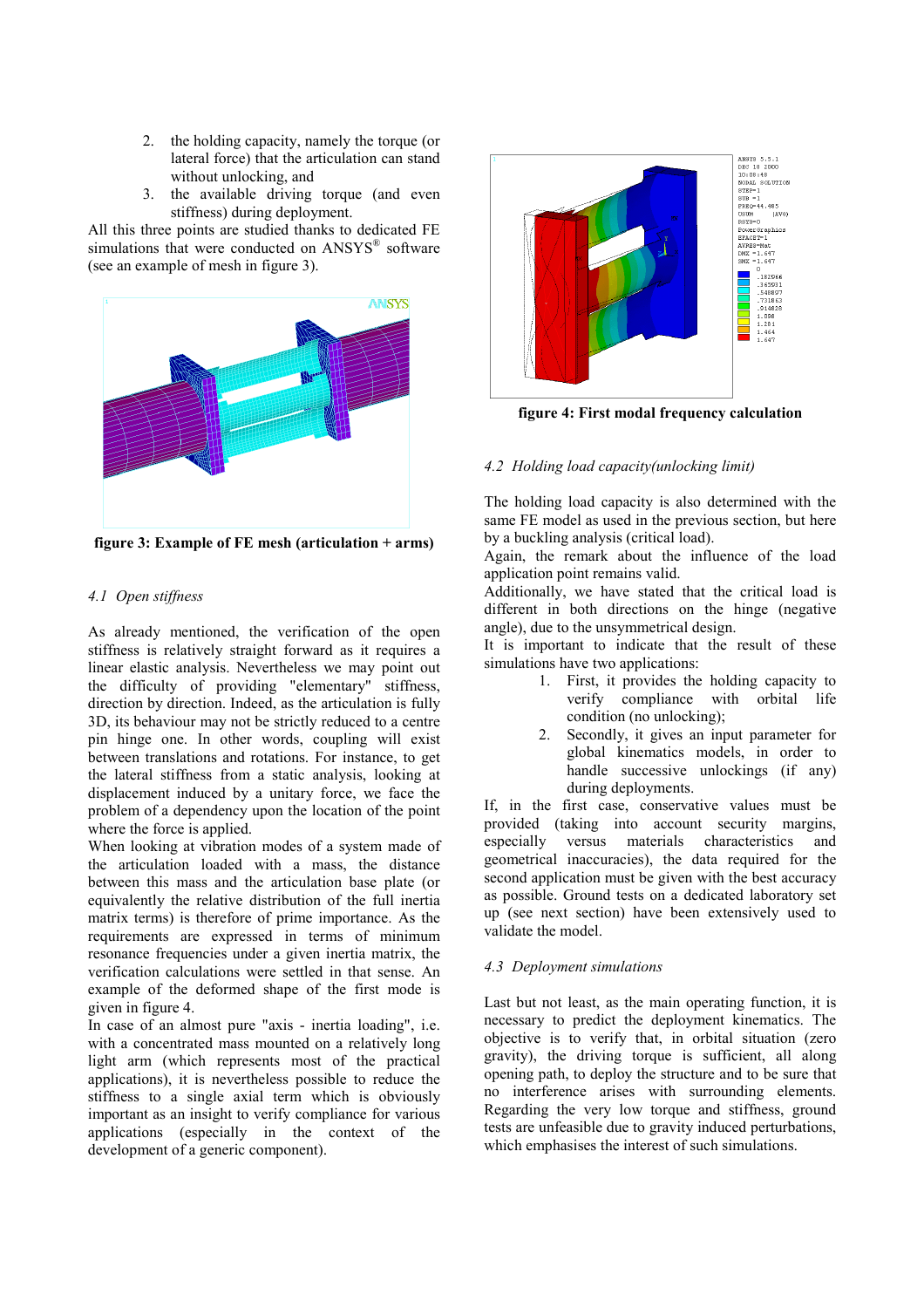Compared to the previously presented models, this point was much more difficult to handle on both theoretical and experimental sides.

On a theoretical point of view, two models have been set up, one to capture the behaviour of the articulation itself (local model LM), one to describe the deployment of the complete systems (several articulations, several arms; global model GM). This latter is still under development (correlation with tests), and the present paper focuses on the first one.

While, for the LM, there is no alternative to the use of FE simulations, regarding the complexity of the problem (full 3D geometry, highly non linear elasticity), the choice of a kinematics oriented method was done for the GM. Then, it is anticipated that this (lighter) approach will allow large parametric studies about various possible flight conditions or system configurations (mass, inertia and length of arms).

The key point of the methodology obviously lies upon the extraction, from the LM, of the required parameters for the GM, namely the articulation model reduction. The adopted hypothesis is a behaviour of centre pin hinge ("pivot"), which seems valid regarding the relative length of the deployable structures versus articulations dimensions.



**figure 5: Large strain deformed shapes**

A non linear finite element model, neglecting inertia effects for the moment i.e. quasi static, has been developed under ANSYS® for the single hinge, very difficult to fix due to the strong mechanical instabilities (post buckling). First the choice of the formulation of the shell element, together with the mesh, had to be optimised through several iterations. Then several numerical schemes (solver method) have been tried. Despite these numerical precautions, it appears that the convergence of the calculation is impossible to achieve all along the opening path without coming back to the physic and setting time dependant boundary conditions to "help" passing hard points which corresponds to successive buckling related instabilities. Moreover, some instabilities may be passed in different paths (bifurcations), which corresponds to qualitative observations one can have when manipulating prototypes. Again, the way of applying the load (i.e. the length of the arm connected to the articulation) appears to be of extreme importance, as for the previous models. Finally, the procedure consists in imposing the movement (angle of rotation of the arm), from the deployed (open) situation toward the closed one, and then going back to the open configuration to simulate the deployment. The driving torque is calculated for every 10° positions, providing the first parameter required by the GM, to describe the actuating function. Figure 5 presents successive deformed shapes during opening, and correlation with measurements will be given in the next section (see figure 8).

The second part of the work consist then in extracting the stiffness, at different positions, in order to provide to the GM the second set of parameters, related to the guiding function.

This has been completed through the following procedure:

- 1. At a given position (angle), the deformed mesh is passed to another model, as the "mean" state (see figure 6-A);
- 2. A mass (known characteristics) is then added to one of the base plate while the other is clamped (see figure 6-B);
- 3. A linear modal analysis is conducted to get the first 6 modes (see figure 6-C);

4. Equivalent stiffness are then deduced. The results from these calculations have been correlated with measurements as well (see next section, figure 9).



**figure 6: Procedure to estimate stiffness during opening**

From the data provided by this first model, correlated to elementary tests, the CNES is in the process of doing a full kinematic model of deployment, with a pivot reduction of the hinge.

The risk lies in the very low stiffness of the articulation during deployment. Under deployment inertia, large deformations are generated and characteristics may be modified (stiffness and torque) in such a way that the reduction of the hinge model could not be valid any more. In such a case, the only solution would be a dynamic large strain FEM based simulation as the global model. This way is currently envisaged in parallel.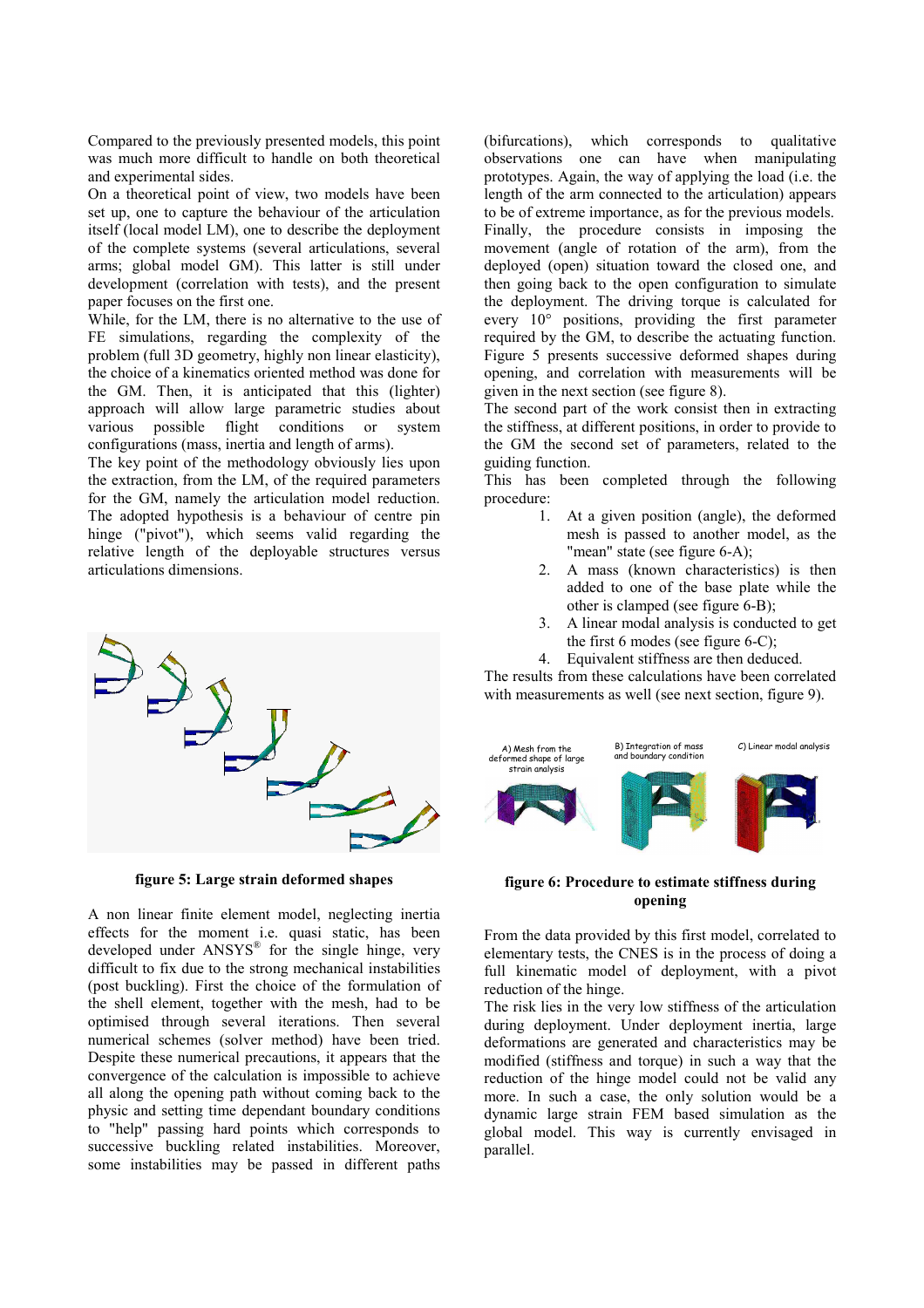#### **5. Tests**

In this section, we present first the elementary ground tests that have been performed to validate the advanced simulation previously detailed, and then microgravity tests (in Zero g flights) conducted on full deployable structures that will be used in the near future to validate the global kinematic model.

### *5.1 Ground tests*

These tests were conducted in parallel with the advanced modelling previously presented to insure their validity which is mandatory regarding their complexity, especially for deployment.

We will not give a detailed description of elementary tests related to open stiffness and holding torque as they do not present any particularity and the results are extremely consistent with calculations. The first test (open stiffness) consist in a modal analysis of a system {hinge + inertia arm}, in a vertical position to avoid gravity effect or unlocking. The second test (holding torque) is also very simple and consist in loading, with increasing masses, the same system placed now horizontally, up to unlocking.

Let's now focus on the most interesting part of the experimental work related to the deployment. For driving torque measurement, it appeared that friction and gravity effects introduce too much perturbations due to low lateral stiffness. This justified the development of a dedicated test bench able to reproduce the "in plane" kinematics of a single hinge system. This bench (see figure 7) is composed of:

- 1. A vertical rotating axis on which the hinge is mounted, driven by a motor to control the angular position for torque measurements;
- 2. An arm (adjustable inertia) mounted on the hinge, which extremity may slide on an air cushion table (no friction, gravity compensation) for deployments;
- 3. Angular position sensors (each 10 degrees) for deployments kinematic measurements;
- 4. A force sensor to estimate driving torque when rotating about central axis.

A direct exploitation of this experimental set up consists in measuring the driving torque versus opening angle. This was done on several prototypes, and with mounting / unmounting between measurements, to estimate the variability of the results (a special care regarding the highly unstable behaviour). The results are given in figure 8 where the thin curves are the different measurements, exhibiting the relative reproducibility at least in the more stable regions, i.e. far from open situation (where the main buckling arises, and where the torque strongly decreases from high value of holding capacity up to much smaller driving torque). In particular, the characteristic allure of the plots, with a

"hole" about 100°, is relatively stable from one test to another.



**figure 7: Dedicated deployment bench**

Also plotted in figure 8, for correlation, one can see the thick curve obtained from the previously presented model. To get this response curve, the model has been set up to describe very accurately the conditions of the test (length of the arm, positioning of the base plate). In conclusion, and especially taking into account the complexity of the behaviour, the correlation may be considered of very good quality for both absolute values of torque and allure of angle dependency.



**calculated torques**

Thanks to a dedicated experimental set up reproducing the condition of the model for stiffness estimation during deployment (see figure 6), this other part of the numerical simulation has been validated as well. The difficulty came from the practical arrangement (elastic cable suspension to maintain the hinge in the proper mean position), first not to introduce additional stiffness and secondly to stabilise partially open positions. Figure 9 presents the obtained results in a rough manner (so that a direct comparison is possible between calculations and measurements) i.e. in terms of resonant frequencies of the first modes that could be actually identified. Again, regarding the difficulties encountered for both experiments and simulations, the quality of the results is quite good, and for sure satisfying for a practical help to design.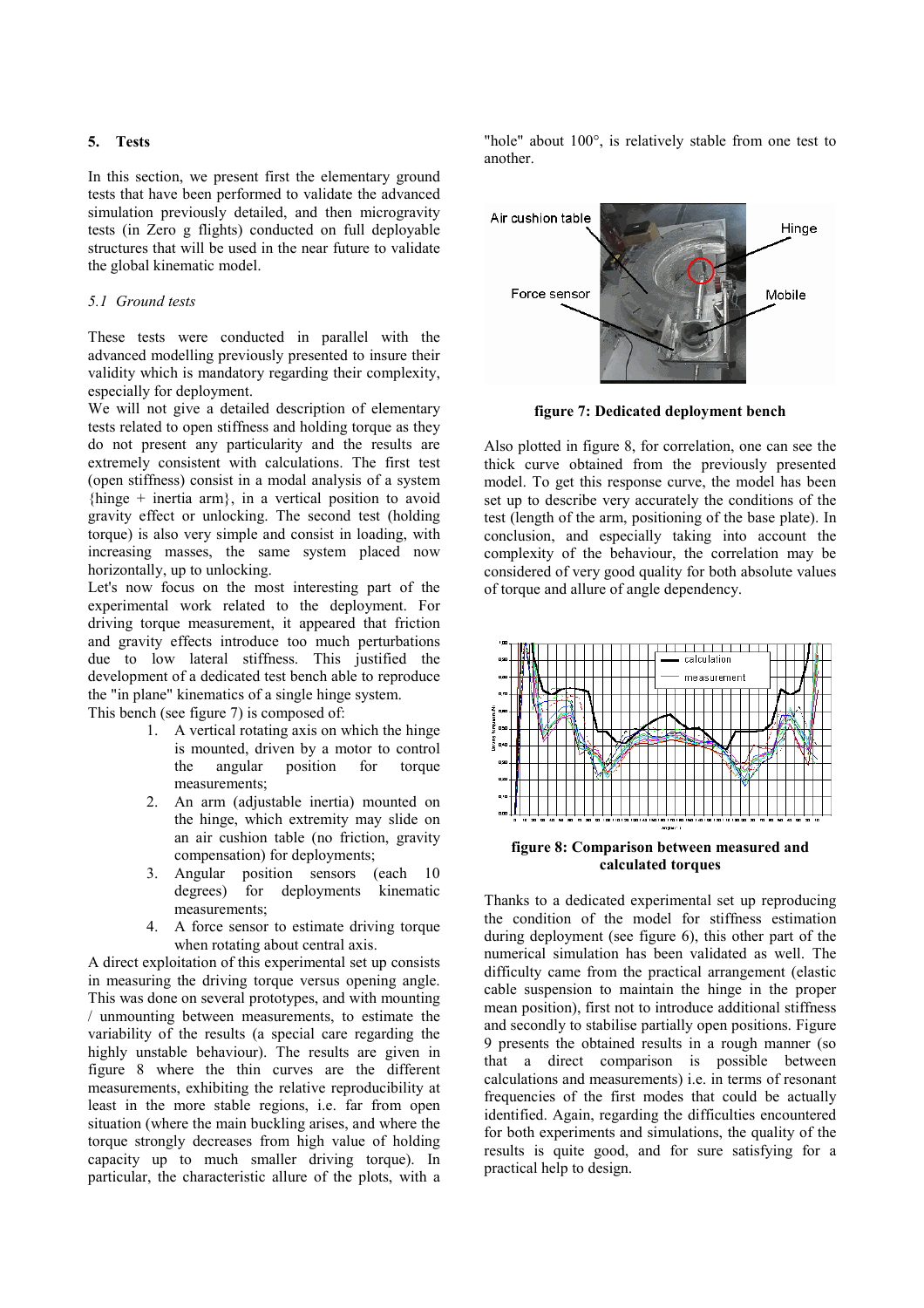

**figure 9: Comparison between measured and calculated stiffness\* vs opening angle (\* here, resonance frequencies in conditions described in figure 6)**

## *5.2 Microgravity tests*

In the intention of kinematics predictions and of correlating the global model, deployments have been carried out in a micro gravity campaign on Zero-G flights.

A specific bench (see figure 10) has been developed:

- to release easily the dummy and relocks it quickly (practically, the time between two parabolic flights is limited);
- to realise a parametric study over arms inertia, with possibility for 2 arms - 2 hinges systems.

During deployments, base forces and accelerations are measured. The kinematic is recorded by a numerical camera.



**figure 10: Microgravity test bench**

After first parabolas, it appeared that residual micro gravity (about 0,05g) were still impacting significantly the kinematic. Therefore, deployment with smallest inertia as possible have been proceeded to correlate the simulations without perturbation.

For further exploitation still under progress (correlation with global model), video images have been translated in graphs with angles versus time.

As the example shown in figure 11, which is a configuration with 2 arms representative of the application presented in the next section (IMSC mast), it was extremely interesting to observe the detailed opening kinematic that may exhibit several unlockings before reaching the ending open position.



**figure 11: Micro-gravity two hinges / two arms deployment**

## **6. Technical data sheet**

In this section, we give the detailed technical figures for the two industrial products currently under qualification. At first, the generic version of the Carpentier Joint Hinge (CJH) was developed for a "recurrent" use to deploy micro-satellite solar arrays (SA). In this case, we underline the reliability of the hinges due to the vital function of solar panels.

The second application is in fact a first specific usage of the generic CJH and consists in a deployable arm for CNES DEMETER micro-satellite, which function is to move magnetic sensors away from the satellite (see figure 12). This demonstrates, with the using of the same hinge, the generic character of the technology.

#### *6.1 Generic (SA) CJ Hinge*

Compatible environmental conditions:

| Temperatures  | $-75^{\circ}C$ / +105 °C;                                              |
|---------------|------------------------------------------------------------------------|
| Out-gassing   | CVCM < $0.1\%$ ; TML < $1\%$ ;                                         |
| Radiation     | 15 krads                                                               |
|               |                                                                        |
| Dimensions    | $70 \times 20 \times 110 \text{ mm}^3$                                 |
| Mass          | 85g                                                                    |
| Performances: |                                                                        |
|               |                                                                        |
|               | compation chain changinal conditions.<br>Anoular positioning accuracy* |

| Angular positioning accuracy* | $< 1^{\circ}$  |
|-------------------------------|----------------|
| Driving torque                | $> 0.15$ N.m   |
| Stiffness in open situation   | $10^3$ N.m/rad |
| Minimum holding torque        | $4.5$ N.m      |